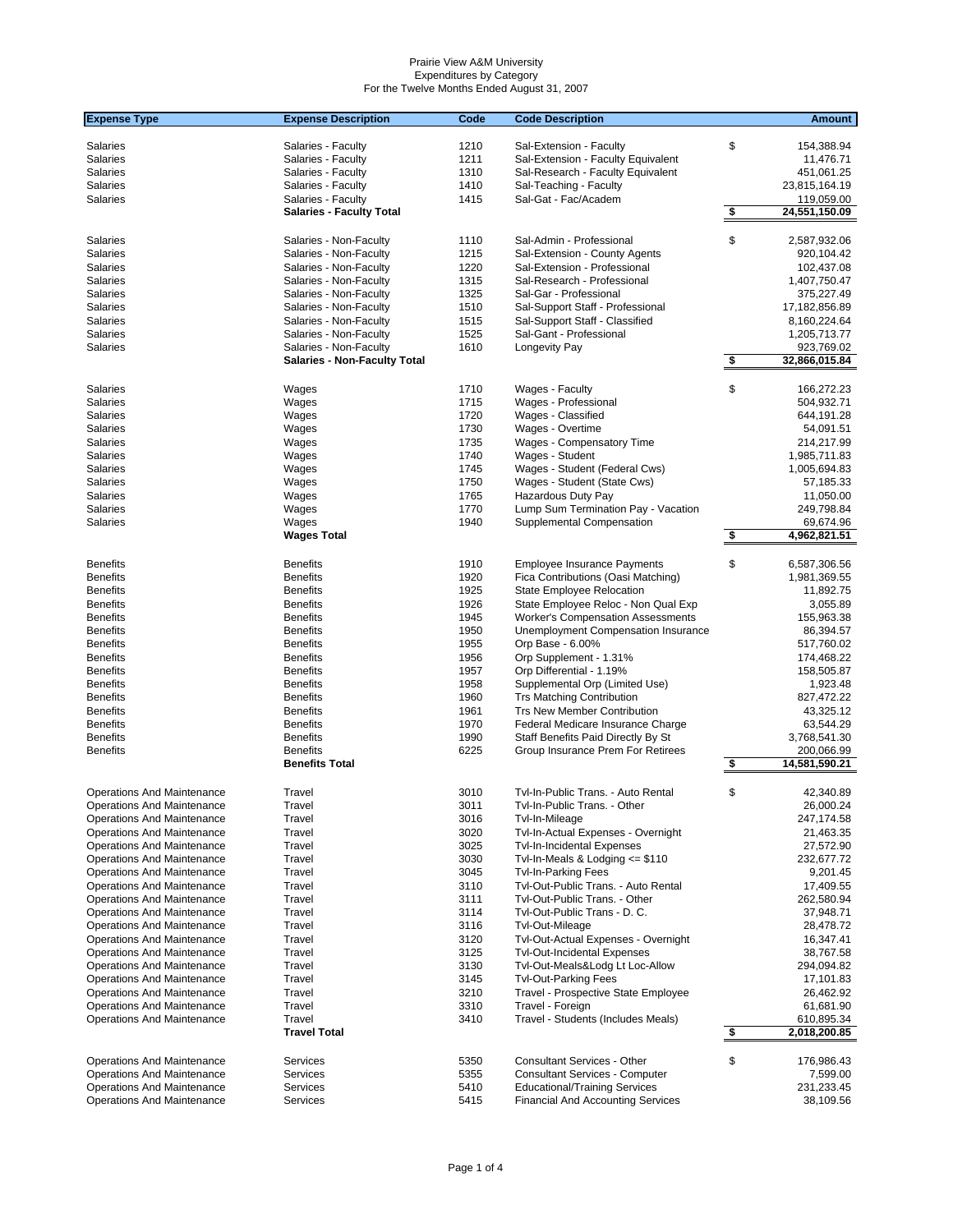| <b>Expense Type</b>                                                    | <b>Expense Description</b> | Code         | <b>Code Description</b>                                                | <b>Amount</b>            |
|------------------------------------------------------------------------|----------------------------|--------------|------------------------------------------------------------------------|--------------------------|
|                                                                        |                            |              |                                                                        |                          |
| <b>Operations And Maintenance</b>                                      | Services                   | 5420         | <b>Legal Services</b>                                                  | 13,014.26                |
| <b>Operations And Maintenance</b>                                      | Services                   | 5425         | <b>Medical Services</b>                                                | 224,743.94               |
| <b>Operations And Maintenance</b>                                      | Services                   | 5430<br>5434 | <b>Veterinary Services</b>                                             | 19,404.75                |
| <b>Operations And Maintenance</b><br><b>Operations And Maintenance</b> | Services<br>Services       | 5435         | Lecturers - Travel Exp W/Receipts<br>Lecturers - Higher Education      | 1,357.27<br>255,020.11   |
| <b>Operations And Maintenance</b>                                      | Services                   | 5450         | <b>Architectural Services</b>                                          | 33,844.84                |
| <b>Operations And Maintenance</b>                                      | Services                   | 5451         | <b>Engineering Services</b>                                            | 726.16                   |
| <b>Operations And Maintenance</b>                                      | Services                   | 5453         | <b>Other Professional Services</b>                                     | 264,149.76               |
| <b>Operations And Maintenance</b>                                      | Services                   | 5460         | Prof'l Svcs W/ Receipts (Not 1099)                                     | 95.00                    |
| <b>Operations And Maintenance</b>                                      | Services                   | 5471         | Intra-System Agreement                                                 | 420.00                   |
| <b>Operations And Maintenance</b>                                      | Services                   | 5511         | M&R - Motor Vehicles                                                   | 89,046.28                |
| <b>Operations And Maintenance</b>                                      | Services                   | 5512         | M&R - Machinery And Equipment                                          | 429,304.74               |
| <b>Operations And Maintenance</b>                                      | Services                   | 5513         | M&R - Medical Equipment                                                | 40.84                    |
| <b>Operations And Maintenance</b>                                      | Services                   | 5514         | M&R - Tractors                                                         | 11,261.59                |
| <b>Operations And Maintenance</b>                                      | Services                   | 5520         | M&R - Cmptr Software - Tamu Cis                                        | 102,674.01               |
| <b>Operations And Maintenance</b>                                      | Services                   | 5521         | M&R - Cmptr Software - Not Tamu Cis                                    | 482,769.80               |
| <b>Operations And Maintenance</b>                                      | Services                   | 5530         | M&R - Buildings                                                        | 1,625,134.78             |
| <b>Operations And Maintenance</b>                                      | Services                   | 5535         | M&R - Cmptr Equip - Tamu Cis                                           | 43,027.73                |
| <b>Operations And Maintenance</b>                                      | Services                   | 5536         | M&R - Cmptr Equip - Not Tamu Cis                                       | 144,587.02               |
| <b>Operations And Maintenance</b>                                      | Services                   | 5540         | M&R - Roads And Highways                                               | 2,719.00                 |
| <b>Operations And Maintenance</b>                                      | Services                   | 5545         | M&R - Land And Land Improvements                                       | 259,320.40               |
| <b>Operations And Maintenance</b>                                      | Services                   | 5550         | M&R - Oil Changes                                                      | 97.57                    |
| <b>Operations And Maintenance</b>                                      | Services                   | 5551         | M&R - Engine Service                                                   | 1,196.17                 |
| <b>Operations And Maintenance</b>                                      | Services<br>Services       | 5554<br>5610 | M&R - Tire Replace/Repair<br>Hazardous Waste Disposal Services         | 6,440.99<br>10,570.43    |
| <b>Operations And Maintenance</b><br><b>Operations And Maintenance</b> | Services                   | 5615         | Photographic Services                                                  | 20,304.97                |
| <b>Operations And Maintenance</b>                                      | Services                   | 5616         | <b>Reproduction Services</b>                                           | 480,096.12               |
| <b>Operations And Maintenance</b>                                      | Services                   | 5617         | Production Of Publications & Adv                                       | 64,541.07                |
| <b>Operations And Maintenance</b>                                      | Services                   | 5620         | <b>Temporary Support Services</b>                                      | 128,756.67               |
| <b>Operations And Maintenance</b>                                      | Services                   | 5626         | Computer Prog Serv-Not Tamu Cis                                        | 4,371.66                 |
| <b>Operations And Maintenance</b>                                      | Services                   | 5630         | <b>Communication Services</b>                                          | 688,166.00               |
| <b>Operations And Maintenance</b>                                      | Services                   | 5635         | <b>Cleaning Services</b>                                               | 440.532.28               |
| <b>Operations And Maintenance</b>                                      | Services                   | 5640         | Advertising Services - Spon Agmt.                                      | 11,387.60                |
| <b>Operations And Maintenance</b>                                      | Services                   | 5641         | Advertising Services - All Other                                       | 153,776.12               |
| <b>Operations And Maintenance</b>                                      | Services                   | 5645         | Data Proc Emplt Serv - Tamu Cis                                        | 187,448.64               |
| <b>Operations And Maintenance</b>                                      | Services                   | 5646         | Data Proc Emplt Serv - Not Tamu Cis                                    | 3,809,679.00             |
| <b>Operations And Maintenance</b>                                      | Services                   | 5650         | <b>Freight/Delivery Services</b>                                       | 36,503.65                |
| <b>Operations And Maintenance</b>                                      | Services                   | 5655         | <b>Postal Services</b>                                                 | 377,077.88               |
| <b>Operations And Maintenance</b>                                      | Services                   | 5660         | Criminal And Civil Invest Exp                                          | 365.00                   |
| <b>Operations And Maintenance</b>                                      | Services                   | 5661         | <b>Contracted Services - System Assess</b>                             | 848,003.64               |
| <b>Operations And Maintenance</b>                                      | Services                   | 5664         | <b>Contracted Services - Entertainment</b>                             | 130,554.40               |
| <b>Operations And Maintenance</b>                                      | Services                   | 5670         | <b>Other Contracted Services</b>                                       | 8,614,341.35             |
| <b>Operations And Maintenance</b>                                      | Services<br>Services       | 5671<br>5672 | <b>Extermination Services</b><br><b>Security Services</b>              | 57,033.68                |
| <b>Operations And Maintenance</b><br><b>Operations And Maintenance</b> | Services                   | 6338         | <b>Catering Services</b>                                               | 158,542.38<br>142,715.08 |
|                                                                        | <b>Services Total</b>      |              |                                                                        | \$<br>20,829,093.07      |
|                                                                        |                            |              |                                                                        |                          |
| <b>Operations And Maintenance</b>                                      | Other                      | 1963         | <b>Trs Working Retiree Surcharge</b>                                   | \$<br>29,737.52          |
| <b>Operations And Maintenance</b>                                      | Other                      | 4010         | Supplies - Office General                                              | 390.667.17               |
| <b>Operations And Maintenance</b>                                      | Other                      | 4011         | Supplies - Paper Goods & Janitorial                                    | 159,972.47               |
| Operations And Maintenance                                             | Other                      | 4012         | Supplies - Education                                                   | 183,478.53               |
| Operations And Maintenance                                             | Other                      | 4013         | Supplies - Research                                                    | 129,924.05               |
| <b>Operations And Maintenance</b>                                      | Other                      | 4014         | Supplies - Other (Incl Ammunition)                                     | 88,446.31                |
| <b>Operations And Maintenance</b>                                      | Other<br>Other             | 4020<br>4025 | <b>Computer Consumables</b>                                            | 302,010.11               |
| Operations And Maintenance<br><b>Operations And Maintenance</b>        | Other                      | 4030         | Subscriptions, Periodicals,<br>Fuels And Lubricants - Other            | 117,288.34<br>15,336.80  |
| <b>Operations And Maintenance</b>                                      | Other                      | 4036         | Fuel - Gasoline                                                        | 254,088.25               |
| <b>Operations And Maintenance</b>                                      | Other                      | 4037         | Fuel - Diesel                                                          | 32,984.04                |
| Operations And Maintenance                                             | Other                      | 4038         | Fuel - Propane                                                         | 2,647.47                 |
| <b>Operations And Maintenance</b>                                      | Other                      | 4040         | <b>Chemicals &amp; Gases</b>                                           | 32,567.70                |
| <b>Operations And Maintenance</b>                                      | Other                      | 4045         | <b>Medical Supplies</b>                                                | 103,947.73               |
| <b>Operations And Maintenance</b>                                      | Other                      | 4050         | Food Purchases (Rsrch, Smnrs, Tchg)                                    | 263,471.23               |
| <b>Operations And Maintenance</b>                                      | Other                      | 4055         | Farm, Ranch And Nursery Supplies                                       | 210,984.04               |
| <b>Operations And Maintenance</b>                                      | Other                      | 4056         | Fertilizer                                                             | 23,000.47                |
| <b>Operations And Maintenance</b>                                      | Other                      | 4058         | Pesticides                                                             | 12,298.23                |
| Operations And Maintenance                                             | Other                      | 4060         | Supl&Materials - Roads & Highways                                      | 3,122.13                 |
| <b>Operations And Maintenance</b>                                      | Other                      | 4065         | Parts - Motor Vehicles                                                 | 28,853.97                |
| <b>Operations And Maintenance</b>                                      | Other                      | 4066         | Parts - Machinery And Equipment                                        | 113,149.23               |
| <b>Operations And Maintenance</b>                                      | Other                      | 4067         | Parts - Marine Equipment                                               | 31.70                    |
| <b>Operations And Maintenance</b>                                      | Other                      | 4068         | Parts - Tractors                                                       | 6,522.76                 |
| <b>Operations And Maintenance</b>                                      | Other                      | 4070         | Plants                                                                 | 9,250.49                 |
| <b>Operations And Maintenance</b><br><b>Operations And Maintenance</b> | Other<br>Other             | 4075<br>4076 | Shop And Industrial Supplies<br><b>Building Supplies And Materials</b> | 96,064.87<br>22,626.45   |
|                                                                        |                            |              |                                                                        |                          |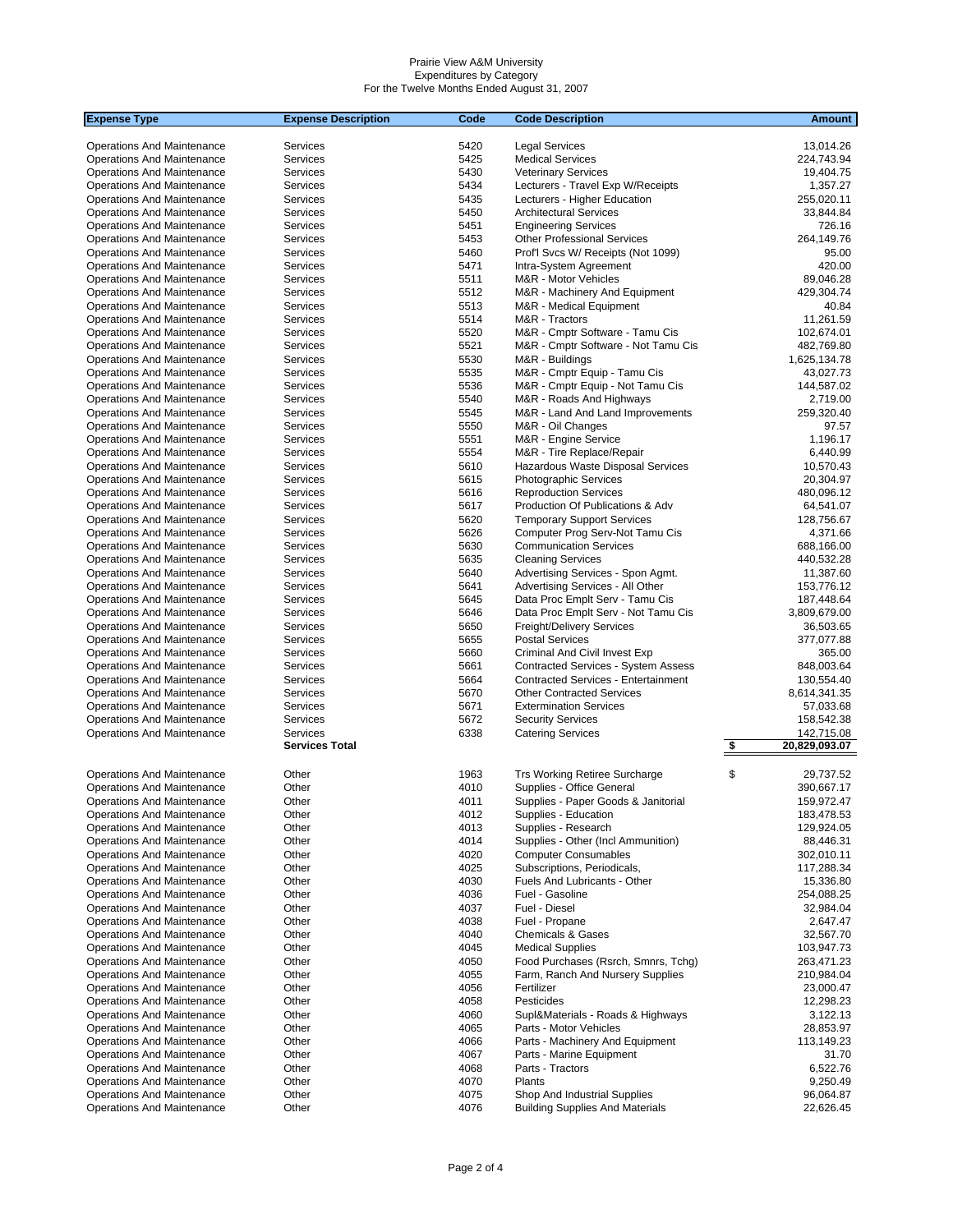| <b>Expense Type</b>                                             | <b>Expense Description</b>               | Code | <b>Code Description</b>               | <b>Amount</b>             |
|-----------------------------------------------------------------|------------------------------------------|------|---------------------------------------|---------------------------|
|                                                                 |                                          |      |                                       |                           |
| <b>Operations And Maintenance</b>                               | Other                                    | 4077 | <b>Landscaping Supplies</b>           | 17,702.04                 |
| Operations And Maintenance                                      | Other                                    | 4080 | <b>Fabrics And Linens</b>             | 3,886.35                  |
| Operations And Maintenance                                      | Other                                    | 4085 | Furnishings & Equipment (Non-Inven)   | 183,356.43                |
| Operations And Maintenance                                      | Other                                    | 4086 | Furnishings & Equip - Research        | 11,921.50                 |
| Operations And Maintenance                                      | Other                                    | 4090 | <b>Computer Parts &amp; Supplies</b>  | 136,348.38                |
| Operations And Maintenance                                      | Other                                    | 5211 | Membership Dues-Professional Org.     | 141,625.09                |
| Operations And Maintenance                                      | Other                                    | 5212 | Membership Dues-Country Club/Civic    | 4,000.00                  |
| Operations And Maintenance                                      | Other                                    | 5213 | Membership Dues/Fees - Other          | 180,841.13                |
| Operations And Maintenance                                      | Other                                    | 5215 | Employee Training - Regis. Fees       | 356,470.40                |
| Operations And Maintenance                                      | Other                                    | 5217 | <b>Employee Training - Tuition</b>    | 738.00                    |
| <b>Operations And Maintenance</b>                               | Other                                    | 5220 | <b>Insurance Premiums</b>             | 281,839.20                |
| <b>Operations And Maintenance</b>                               | Other                                    | 5225 | <b>Employee Bonds-Notary Fees</b>     | 189.50                    |
| <b>Operations And Maintenance</b>                               | Other                                    | 5230 | Employee License/Cert & Fees-Other    | 33.679.10                 |
| Operations And Maintenance                                      | Other                                    | 5231 | Service Charges                       | 459,154.35                |
| Operations And Maintenance                                      | Other                                    | 5232 | <b>Credit Card Collection Expense</b> | 16,149.49                 |
| <b>Operations And Maintenance</b>                               | Other                                    | 5240 | <b>Employee Awards</b>                | 11,927.86                 |
| Operations And Maintenance                                      | Other                                    | 5241 | Non-Employee Gifts                    | 31,131.83                 |
| Operations And Maintenance                                      | Other                                    | 5242 | Promotional Purchases (Authorized)    | 158,389.87                |
| <b>Operations And Maintenance</b>                               | Other                                    | 5310 | <b>Filing Fees - Documents</b>        | 349.00                    |
| Operations And Maintenance                                      | Other                                    | 6230 | Penalty On Late Payment To Vendor     | 6,087.38                  |
| Operations And Maintenance                                      | Other                                    | 6310 | Bad Debt Expense-Tuition/Fees         | 351,421.28                |
| Operations And Maintenance                                      | Other                                    | 6312 | Bad Debt Expense-Other Sales          | 84,960.42                 |
| <b>Operations And Maintenance</b>                               | Other                                    | 6315 | <b>Fines And Penalties</b>            | 11,839.63                 |
| <b>Operations And Maintenance</b>                               | Other                                    | 6335 | Other Expenses - Local Only           | 200.970.94                |
| <b>Operations And Maintenance</b>                               | Other                                    | 6339 | Food Purchases (Not Business Meals)   | 223,042.33                |
| <b>Operations And Maintenance</b>                               | Other                                    | 6340 | <b>Business Meals</b>                 | 29.845.94                 |
| Operations And Maintenance                                      | Other                                    | 6367 | Participant Costs - Fees              | 55,945.88                 |
| Operations And Maintenance                                      | Other                                    | 6368 | Participant Costs - Books             | 159.20                    |
| Operations And Maintenance                                      | Other                                    | 6369 | Participant Costs - Materials         | 20,576.40                 |
| Operations And Maintenance                                      | Other                                    | 6370 | Participant Costs - Travel            | 38,670.64                 |
| Operations And Maintenance                                      | Other                                    | 6371 | Participant Costs - Travel Out Of S   | 24,821.50                 |
| <b>Operations And Maintenance</b>                               | Other                                    | 6373 | Participant Costs - Room And Board    | 362,947.72                |
| <b>Operations And Maintenance</b>                               | Other                                    | 6374 | Participant Costs - Other             | 375,472.89                |
| Operations And Maintenance                                      | Other                                    | 6380 | Game Guarantee Expense                | 30,000.00                 |
| Operations And Maintenance                                      | Other                                    | 6410 | Use Fee For Equipment Rep & Repl      | 741.00                    |
| Operations And Maintenance                                      | Other                                    | 6437 | Subawards-Fed-Other-First \$25,000    | 71,334.00                 |
| Operations And Maintenance                                      | Other                                    | 6438 | Subs Fed Other After First \$25,000   | 604,008.93                |
| Operations And Maintenance                                      | Other                                    | 6440 | Subs-Fed-Tamus/Rf-After First \$25K   | 48,896.24                 |
| Operations And Maintenance                                      | Other                                    | 6450 | Subs Oth Fds-Oth After First \$25K    | 124,687.00                |
| Operations And Maintenance                                      | Other                                    | 6901 | Items Purchased For Resale            | 2,936.89                  |
| <b>Operations And Maintenance</b>                               | Other                                    | 9610 | Indirect Cost - Federal               | 475,370.00                |
| Operations And Maintenance                                      | Other                                    | 9615 | Indirect Cost - Federal Pass Thru     | 4,722.08                  |
| Operations And Maintenance                                      | Other                                    | 9616 | Idc - Federal Flow Thru - Tamrf       | 899,239.97                |
|                                                                 | Other                                    | 9617 | Idc-Fed Pass Through - Non-Tx State   | 67,799.62                 |
| <b>Operations And Maintenance</b><br>Operations And Maintenance | Other                                    | 9619 | Idc-Federal Flow Through - Tamus      | 10.415.73                 |
|                                                                 |                                          |      |                                       |                           |
| Operations And Maintenance                                      | Other                                    | 9620 | Indirect Cost - State                 | 2,015.62                  |
| Operations And Maintenance                                      | Other                                    | 9624 | Idc-State Flow Through - Tamus        | 1,355.61                  |
| Operations And Maintenance                                      | Other                                    | 9628 | Idc - Other Flow Thru - Tamrf         | 4,275.28                  |
| <b>Operations And Maintenance</b>                               | Other                                    | 9630 | <b>Indirect Cost - Private</b>        | 24,162.24<br>8,820,893.94 |
|                                                                 | <b>Other Total</b>                       |      |                                       | \$                        |
|                                                                 |                                          |      |                                       |                           |
| Other Non-Operating Expense                                     | Other Non-Operating Expense              | 5325 | Judgements & Settlements-Claimant     | \$<br>25,668.29           |
| Other Non-Operating Expense                                     | Other Non-Operating Expense              | 5330 | Judgmts & Settlmts-Other Legal Exp    | 41,393.87                 |
| Other Non-Operating Expense                                     | Other Non-Operating Expense              | 5335 | Judgmts & Settlmts-Attorney Fees      | 24,331.71                 |
| Other Non-Operating Expense                                     | Other Non-Operating Expense              | 6320 | <b>Investment Fees</b>                | 52,915.72                 |
|                                                                 | <b>Other Non-Operating Expense Total</b> |      |                                       | 144,309.59<br>\$          |
|                                                                 |                                          |      |                                       |                           |
| <b>Operations And Maintenance</b>                               | Furniture and Equipment                  | 5750 | Office Furn And Equip - \$0-4,999.99  | \$<br>284,390.18          |
| <b>Operations And Maintenance</b>                               | Furniture and Equipment                  | 5751 | Medical & Lab Equip - \$0-4,999.99    | 258,672.64                |
| <b>Operations And Maintenance</b>                               | Furniture and Equipment                  | 5752 | Institut Furn & Equip - \$0-4,999.99  | 221,776.24                |
| <b>Operations And Maintenance</b>                               | Furniture and Equipment                  | 5753 | Shop And Indust Equip - \$0-4,999.99  | 100,753.96                |
| Operations And Maintenance                                      | <b>Furniture and Equipment</b>           | 5755 | Uniforms And Clothing - \$0-4,999.99  | 164,904.72                |
| Operations And Maintenance                                      | <b>Furniture and Equipment</b>           | 5760 | Pc Peripherals/Add Ons \$0-4,999.99   | 475,157.74                |
| Operations And Maintenance                                      | <b>Furniture and Equipment</b>           | 5761 | Computer Software - \$0-4,999.99      | 345,779.37                |
| Operations And Maintenance                                      | Furniture and Equipment                  | 5765 | Educ Books, Film & Ref - \$0-4,999.9  | 113,908.68                |
| Operations And Maintenance                                      | Furniture and Equipment                  | 5767 | Purchase Of Animals - \$0-4,999.99    | 717.75                    |
| Operations And Maintenance                                      | Furniture and Equipment                  | 5770 | Telecom - Equip Purch - \$0-4,999.99  | 761,844.30                |
| Operations And Maintenance                                      | <b>Furniture and Equipment</b>           | 5772 | Fabrication Of Equip - \$0-4,999.99   | 5,573.77                  |
| Operations And Maintenance                                      | <b>Furniture and Equipment</b>           | 5777 | Fax Machines \$500-4,999.99           | 99.99                     |
| Operations And Maintenance                                      | <b>Furniture and Equipment</b>           | 5780 | Stereo Systems \$500-4,999.99         | 7,912.52                  |
| Operations And Maintenance                                      | Furniture and Equipment                  | 5781 | Cameras \$500.00-4,999.99             | 46,893.23                 |
| <b>Operations And Maintenance</b>                               | Furniture and Equipment                  | 5782 | Vcr's/Tvs/Camcorders \$500-4,999.99   | 31,493.41                 |
| <b>Operations And Maintenance</b>                               | Furniture and Equipment                  | 5783 | Projectors-Agy Cntrld \$500-4,999.99  | 157,363.74                |